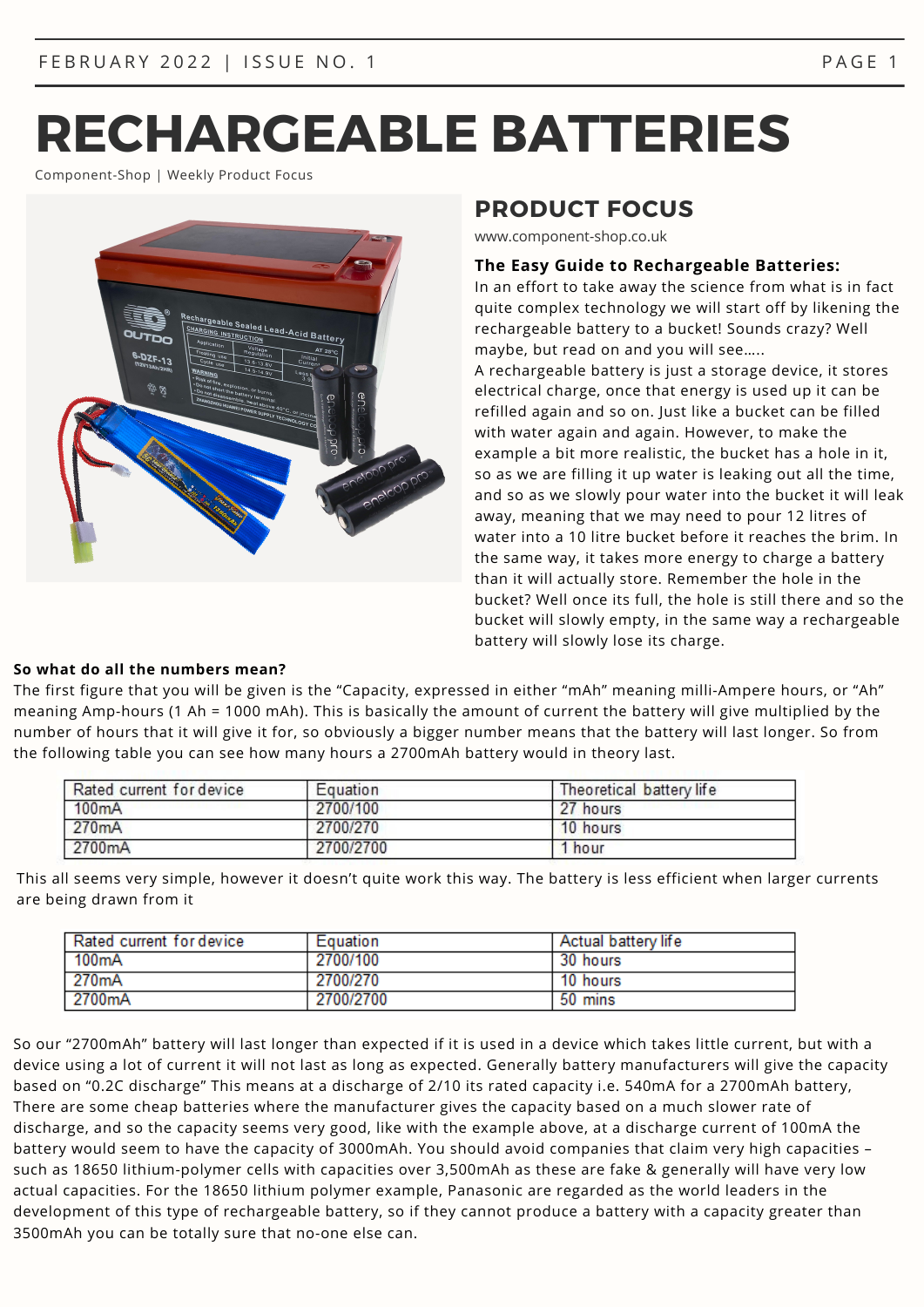# **RECHARGEABLE BATTERIES**

Component-Shop | Weekly Product Focus

#### **What about the Voltage?**

All batteries are tied by the laws of physics, so regardless of the manufacturer, the voltages will always fall into one of the following main categories:

For NiMH batteries – 1.2V per cell For sealed lead-acid batteries – 2.0V per cell For lithium-ferrite batteries – 3.3V per cell For lithium polymer batteries – 3.7V per cell\* \* There are some manufacturers who are producing 3.8V lithium polymer cells, generally labelled "LiHV"

To obtain batteries with higher voltages the manufacturers simply connect several cells in series, for instance a 12V lead-acid battery contains six 2.0V cells. It therefore follows that battery voltages must always be some multiple of the cell voltages, for instance lithium polymer batteries can only be 3.7V, 7.4V, 11.1V, 14.8V etc etc.

#### **What about the Power Output?**

One other thing that is important to consider when choosing the right type of battery for a particular application, is its discharge capability I.e. how quickly the stored charge within the battery can be delivered, or what the maximum current that it can supply. Lead acid batteries are the oldest technology that is still in common usage & as you would expect, are the worst at providing high currents, however they are excellent for lower power applications & are generally the cheapest option. NiMH batteries are better at providing good levels of power, for example AA size NiMH batteries will generally far outperform alkaline batteries in devices such as digital cameras, radio transmitters etc. Lithium-polymer batteries are by far the best at providing high power outputs & can supply very high currents, hence their popularity in high power applications such as powering brushless motors in model aircraft. Lithium-ferrite batteries sit between NiMH & lithium polymer in terms of performance.

#### **What does the "C" rating mean?**

Most manufacturers will use a C rating to express the maximum charge & discharge for a battery. C simply relates to the battery capacity, so from our earlier example of a 2700mAh battery, we can take C as meaning 2700mA, or 2.7A. Hence if the manufacturer states that the battery can be charged at up to 2C this means that the maximum charge current should be no more than 5400mA or 5.4A. Similarly f the maximum discharge is quoted as 20C it means that the maximum current that the battery can supply is 54000mA or 54A. Although this is just the maximum, the actual current that comes from the battery is just what is being demanded of it by whatever it is connected to. For example, if this example battery is connected to a motor requiring 20 Amps at full power, it would have no problem powering it & in fact would

only be working at just under 40% of its capability, so the battery would not be getting pushed too hard. If on the other hand, the motor needed 100A for full power, then this battery could not supply that & so you would not get full power from the motor. If this was in a model aircraft it would result in very poor performance.

Quite often the discharge rating of a battery max be expressed as 20C/40C with our example it would mean that the battery is capable of supplying 54 Amps continuously, but up to 108 Amps for short bursts, typically just a couple of seconds. Going back to our example of the motor that required 100A for full power, the 20C/40C battery would possibly be OK here, as long as the full power was only for short bursts, such as a model stunt aircraft. However, as the battery is working much harder, it may have a reduced life expectancy..